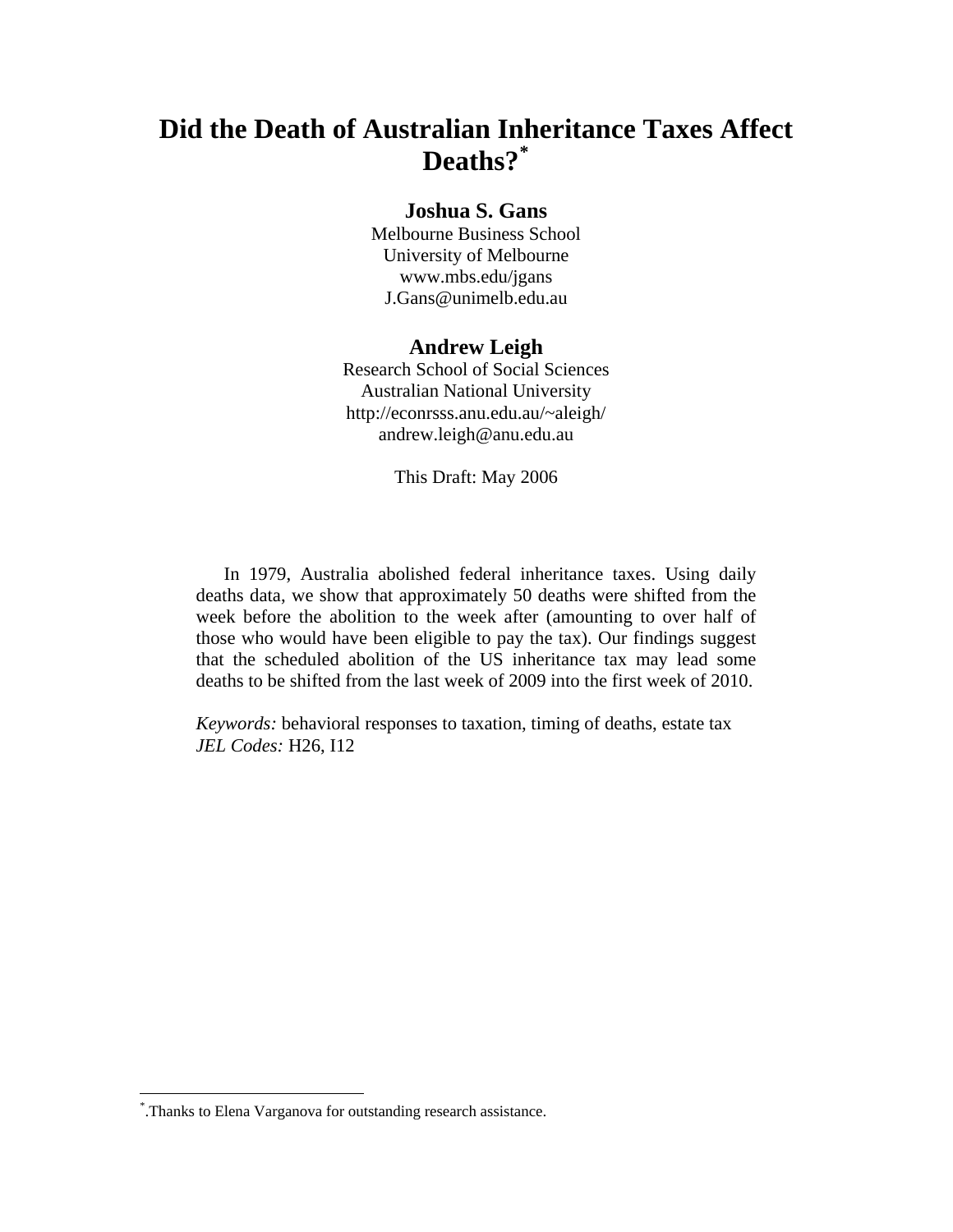#### **1. Introduction**

According to Benjamin Franklin, there are two certainties in life: death and taxes. But can changes in taxation affect the death rate? Is it possible that some people will prolong life in order to reduce their inheritance tax bill?

The seminal study of the responsiveness of death rates to inheritance tax changes is Kopczuk and Slemrod (2003), who analyze a series of changes to the US estate tax. Their results are not consistent across all tax changes, but overall, they find a small positive death elasticity. This accords with other studies that have found that changes in tax rates and benefits can effect the timing of marriages (Sjoquist and Walker 1995; Alm and Whittington 1995) and births (Dickert-Conlin and Chandra 1999; Gans and Leigh 2006).

In this paper, we study a more dramatic change – the complete elimination of inheritance taxes in Australia. Prior to their abolition in 1979 Australian rates had been high, with rates and thresholds having remained largely unchanged during the high inflation of the 1970s. Afterwards, inheritances were entirely exempt from federal inheritance taxes. Indeed, Australia today remains one of the only developed nations without some form of explicit or de facto inheritance  $\text{tax.}^{1}$  $\text{tax.}^{1}$  $\text{tax.}^{1}$ 

## **2. Australian Inheritance Taxes**

1

A campaign to abolish inheritance taxes in Australia took hold during the  $1970s<sup>2</sup>$  $1970s<sup>2</sup>$  $1970s<sup>2</sup>$ . The first victory of the abolitionist was the announcement by the state of Queensland in 1976 that it would abolish all state inheritance taxes. Over the next two years, most of Australia's other states followed Queensland's lead, and abolished their state inheritance taxes. This gave momentum to the federal abolitionist movement, and in November 1977, the federal government formally announced that it would scrap federal inheritance taxes. The federal legislation was finally passed in June 1978, to take effect a year later. Since

<span id="page-1-0"></span><sup>&</sup>lt;sup>1</sup> While Canada abolished its inheritance tax in the 1970s, it now taxes realized capital gains at death amounting to a de facto form of inheritance tax.

<span id="page-1-1"></span><sup>&</sup>lt;sup>2</sup> For more background on the abolition of inheritance taxes in Australia, see Pedrick (1981); Smith (1993).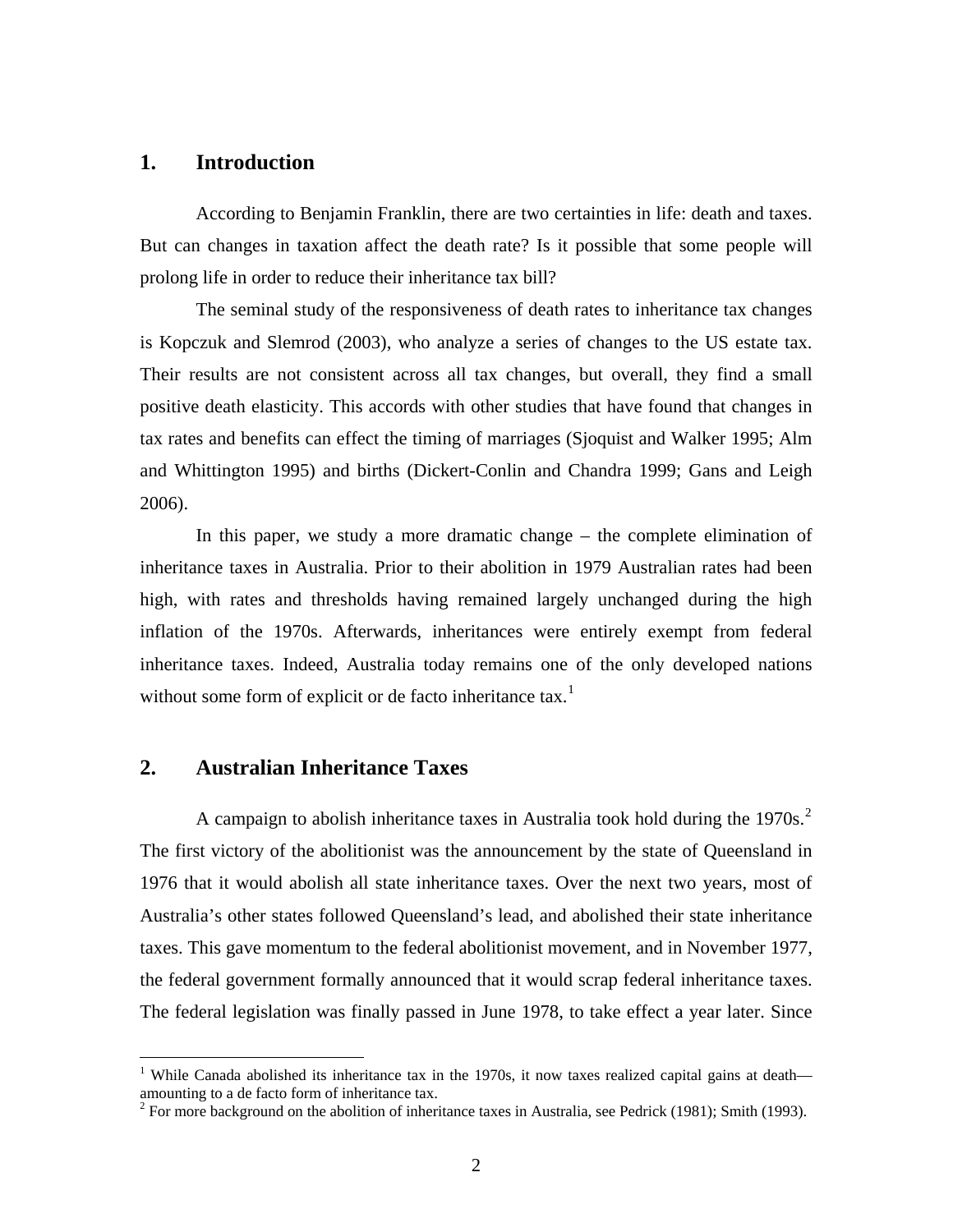the Australian tax year runs from 1 July to 30 June, any person dying on or before 30 June 1979 was subject to federal inheritance taxes, while any person dying on or after 1 July 1979 was entirely exempt from inheritance taxes.

Unlike other moves to eliminate inheritance taxes (for example, the legislated abolition of the US estate tax from January 1, 2010), the Australian rates were not phased down prior to abolition. Indeed, the inheritance tax rates and thresholds had remained largely unchanged from 1941 to 1979, despite the fact that inflation had substantially reduced the real value of the thresholds.

Prior to abolition, the rates prevailing on Australian estates operated on a sliding scale (Commissioner of Taxation 1979).<sup>[3](#page-2-0)</sup> Estates worth less than \$100,000 were taxexempt if passing to non-family members, and estates worth less than \$200,000 were exempt if passing to family members.<sup>[4](#page-2-1)</sup> The highest rate was 27.9 percent, which applied to estates worth \$1 million or more.<sup>[5](#page-2-2)</sup> Figure 1 shows the inheritance tax rate schedule. As in the United States, gifts were also dutiable, and subject to a similar set of tax rates.



<span id="page-2-0"></span><sup>3</sup> All figures in this paper are in 1979 Australian dollars. Multiplying by 3.55 yields 2006 Australian dollars. Multiplying by 2.66 yields 2006 US dollars.

<span id="page-2-1"></span><sup>4</sup> Family members were defined as the widow, widower, children, or grandchildren.

<span id="page-2-2"></span> $<sup>5</sup>$  The exempt amount was 20 percent higher for the estates of deceased primary producers.</sup>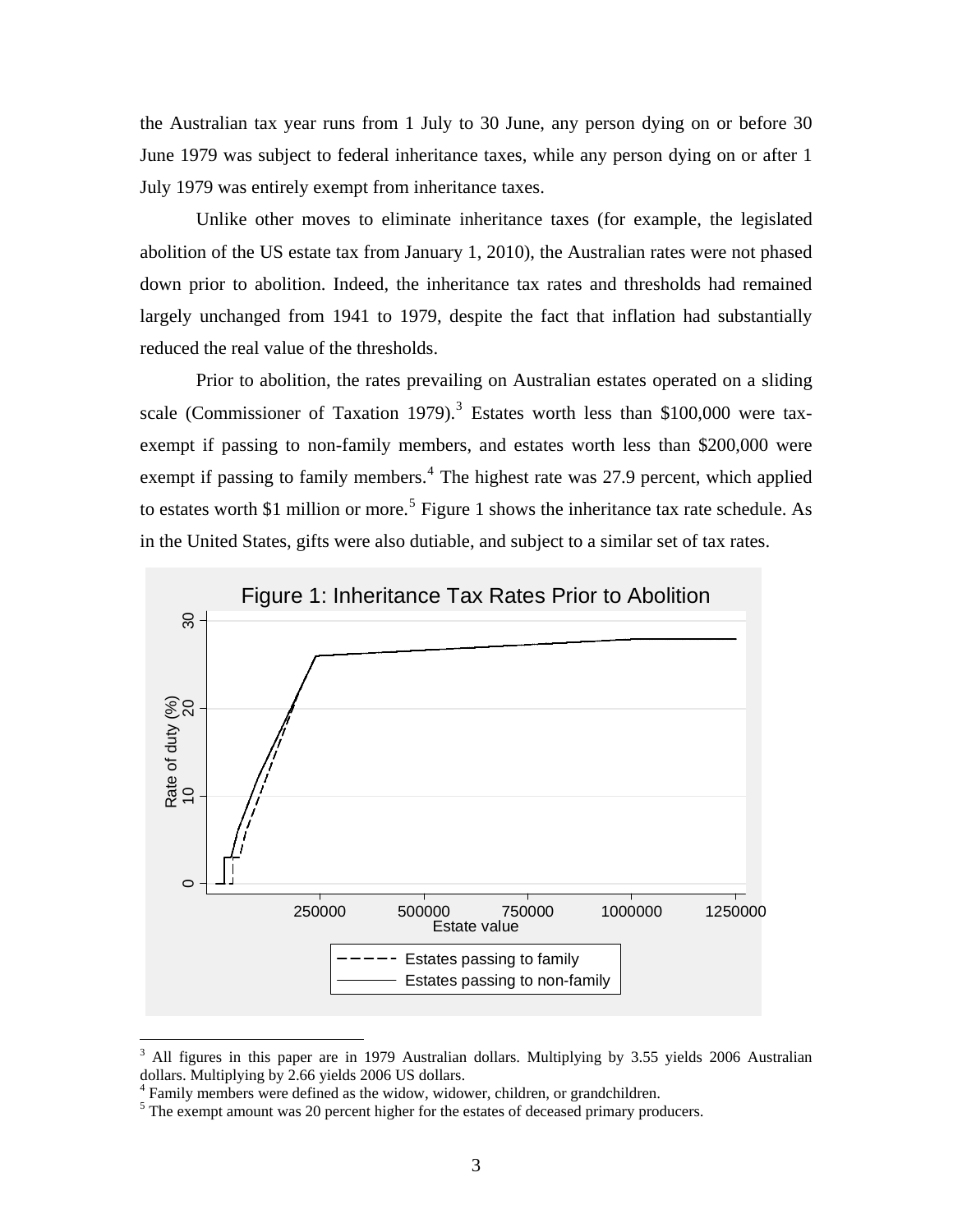During 1978-79, the last tax year in which the inheritance tax applied, the Australian Taxation Office assessed duty on 9828 estates. This is equivalent to 9 percent of the 108,840 Australians who died during that tax year. Among those who paid the inheritance tax, the median duty was \$1935 (3 percent of estate value), and the mean duty was \$7764 (8 percent of estate value). Across all those who died in tax year 1978-79, the median duty was zero (the typical decedent was exempt), and the mean duty was \$701.

## **3. Empirical Analysis**

<u>.</u>

To test whether the timing of deaths responds to the inheritance tax rate, we use daily data on the number of Australian deaths. These data are collected by state and territory offices of births, deaths and marriages, and compiled by Australian Bureau of Statistics. They cover all recorded deaths from January 1, 1974 to December 31, 2003.<sup>[6](#page-3-0)</sup>

Figure 2 charts the number of deaths during the final week of June and the first week of July. As a control, the dashed line shows the average number of deaths on each of these days during the years 1974-1978 and 1980-2003. In the control group, we observe no significant difference in the number of death occurring during the final week of June and the first week of July. The solid line shows the treatment group – the number of deaths in 1979, the year that inheritance taxes were abolished. In that year, noticeably fewer deaths occur during the last week of June than in the first week of July.

<span id="page-3-0"></span><sup>&</sup>lt;sup>6</sup> We opt to use the raw number of deaths as our dependent variable (instead of the death rate) since the population denominator is only available on a monthly basis. Given that our analysis spans the end of June and the beginning of July, dividing by monthly population figures would only induce measurement error into our analysis.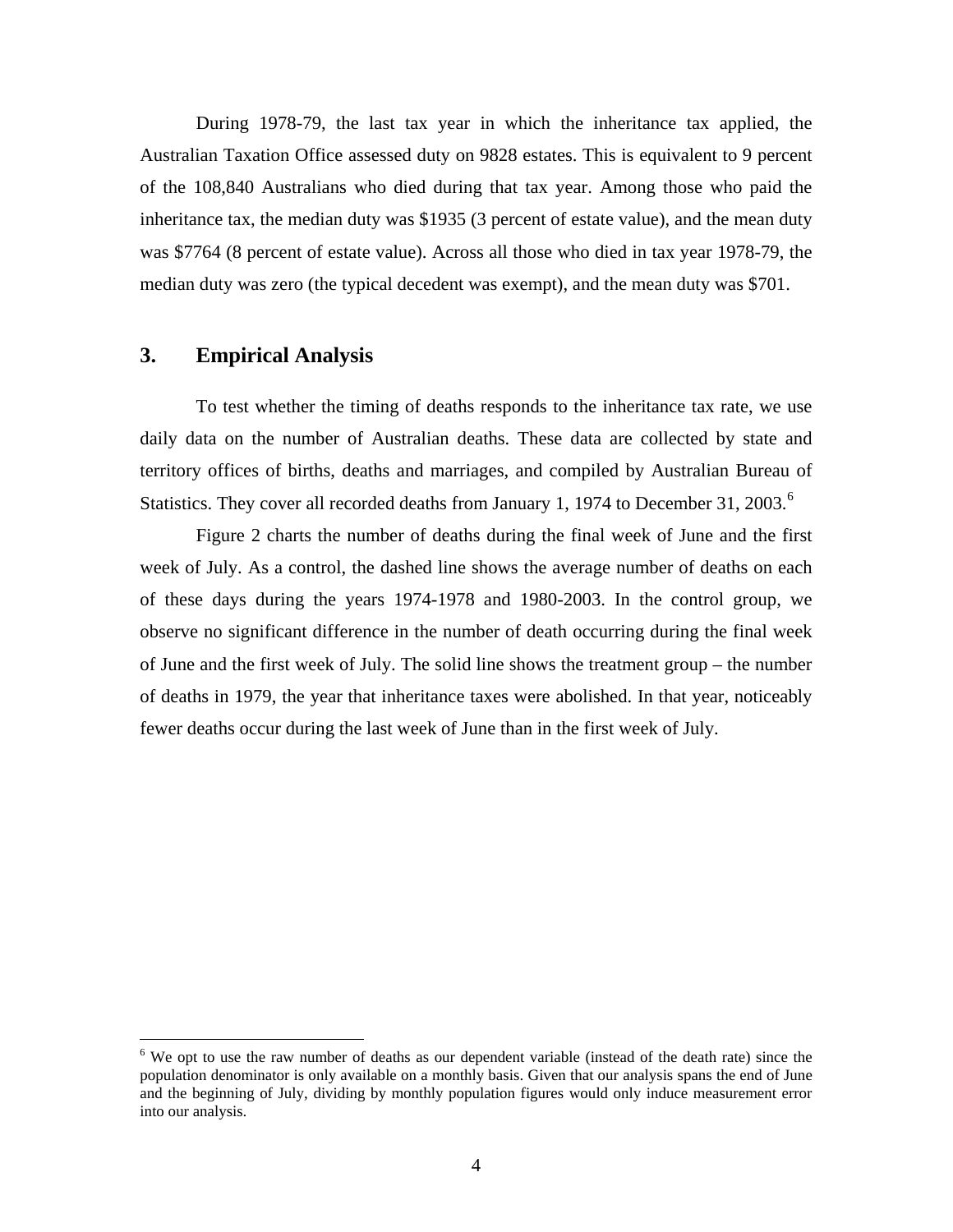

To formally test the effect of the abolition of inheritance taxes on the number of deaths, we estimate the regression:

$$
Deaths_i = \beta_1 I_i^{NoTax} + \beta_2 I_i^{DayOfWeek} + \beta_3 I_i^{DayOfYear} + \beta_4 I_i^{Year} + \varepsilon_i
$$
 (1)

Where *Deaths* is the number of people recorded as having died on day *i*, and the indicator variables respectively denote the period after inheritance taxes had been abolished (deaths on or after July 1, 1979), the day of the week (eg. Monday, Tuesday), the day of the year (eg. day number 182 is June 30, day number 183 is July 1), and the calendar year.<sup>[7](#page-4-0)</sup> We estimate the regression both with the dependent variable as the number of deaths, and the log of the number of deaths. By using all data over a thirty-year period,

<span id="page-4-0"></span><sup>&</sup>lt;sup>7</sup> Since our focus is on effects that might be specific to 28 June, 29 June, and so on, we define a day of the year variable that is unaffected by leap years. In leap years and non-leap years, the day of year variable is 59 for February 28, and 61 for March 1. In leap years, the day of year variable takes the value of 60 for February 29.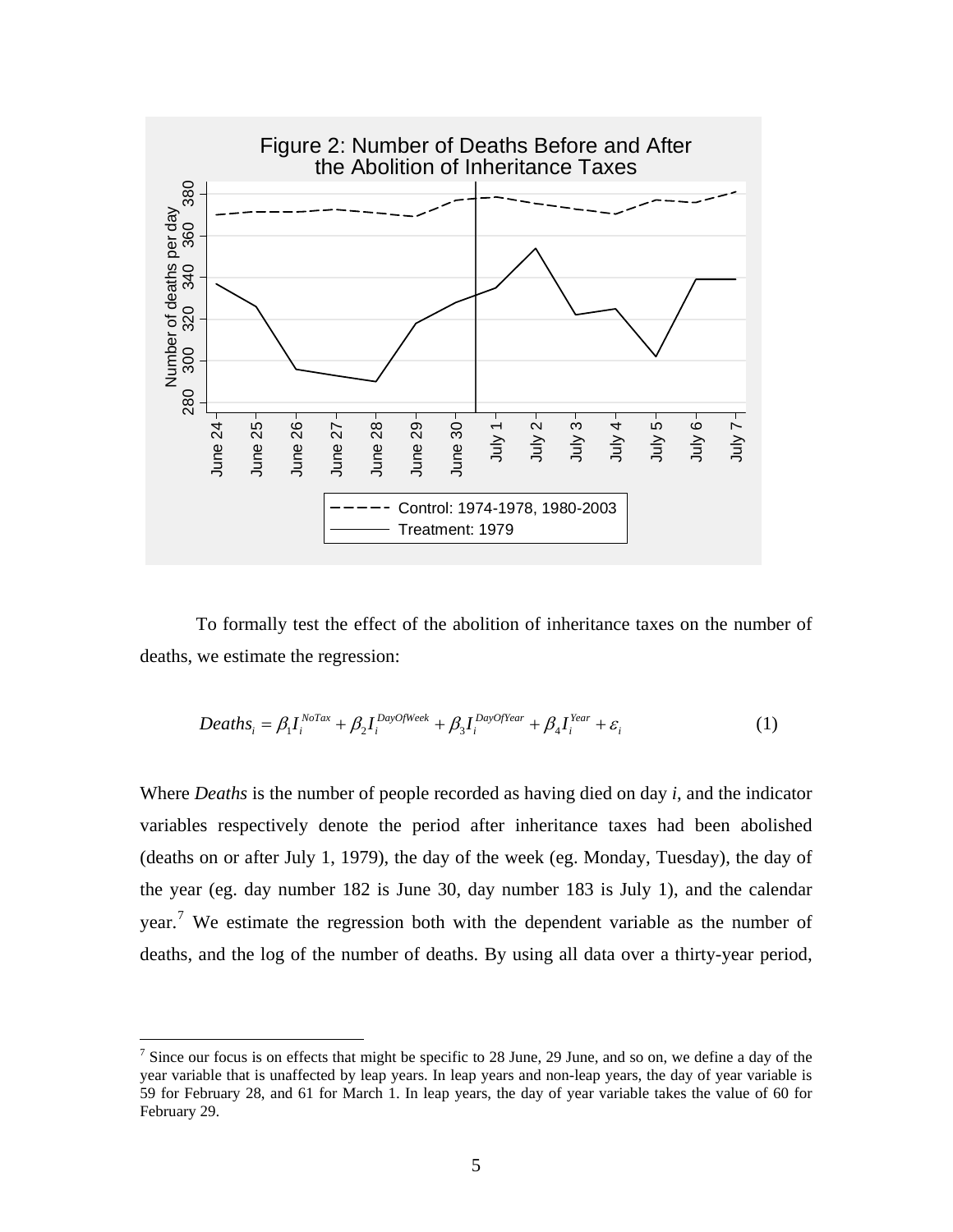we are able to precisely identify day of week, day of year, and year effects, and distinguish these effects from the abolition of the inheritance tax.<sup>[8](#page-5-0)</sup>

To see the effect of the abolition of inheritance taxes on the timing of deaths, we progressively widen the window of analysis. The first column of Table 1 restricts the sample to the last 3 days of June and the first 3 days of July, the second column to the last 5 days of June and the first 5 days of July, and the third to the last 7 days of June and the first 7 days of July. In the seven-day window, the mean number of deaths per day was 372.13, and the standard deviation was 34.25. Over the same period, the mean of the ln(number of deaths) measure was 5.91, with a standard deviation of 0.09.

| <b>Table 1: Do Taxes Affect Death?</b>              |              |              |              |
|-----------------------------------------------------|--------------|--------------|--------------|
|                                                     | (1)          | (2)          | (3)          |
| Panel A: Dependent variable is number of deaths     |              |              |              |
| <b>Window</b>                                       | $\pm 3$ days | $\pm 5$ days | $\pm 7$ days |
| No Inheritance Tax                                  | 24.185**     | 22.629**     | 14.202*      |
|                                                     | [11.964]     | [9.284]      | [8.376]      |
| <b>Observations</b>                                 | 180          | 300          | 420          |
| R-squared                                           | 0.75         | 0.69         | 0.67         |
| Total number of deaths<br>shifted                   | 36           | 57           | 50           |
| Panel B: Dependent variable is ln(number of deaths) |              |              |              |
| No Inheritance Tax                                  | $0.076**$    | $0.071**$    | $0.046*$     |
|                                                     | [0.036]      | [0.029]      | [0.026]      |
| <b>Observations</b>                                 | 180          | 300          | 420          |
| R-squared                                           | 0.74         | 0.7          | 0.68         |

Notes: Robust standard errors in brackets. \* significant at 10%; \*\* significant at 5%; \*\*\* significant at 1%. All specifications use data from 1974-2003, and include day of year, day of week, and year fixed effects. *Window* denotes the number of days before and after the start of July. For example, the  $\pm$ 7 day window covers the last seven days of June and the first seven days of July. *Total number of deaths shifted* is half the No Inheritance Tax coefficient, multiplied by the number of days in the window that fall on July 1 or later.

We observe a statistically significant effect of the abolition of inheritance taxes on the number of deaths. Our estimates suggest that about 50 reported deaths were shifted from the last week in which the inheritance tax applied to the first week of its abolition, with most of the effect occurring within three days of the policy change. Since our

<span id="page-5-0"></span><sup>&</sup>lt;sup>8</sup> We are not aware of any other policies after 1979 that would have affected the decision to die in one tax year relative to the next. In 1976-78, the abolition of state inheritance taxes may have created an incentive to die in the subsequent tax year, but since we are using data aggregated to the national level, this effect is likely to have been small. In any case, our results are robust to dropping these earlier years from our analysis.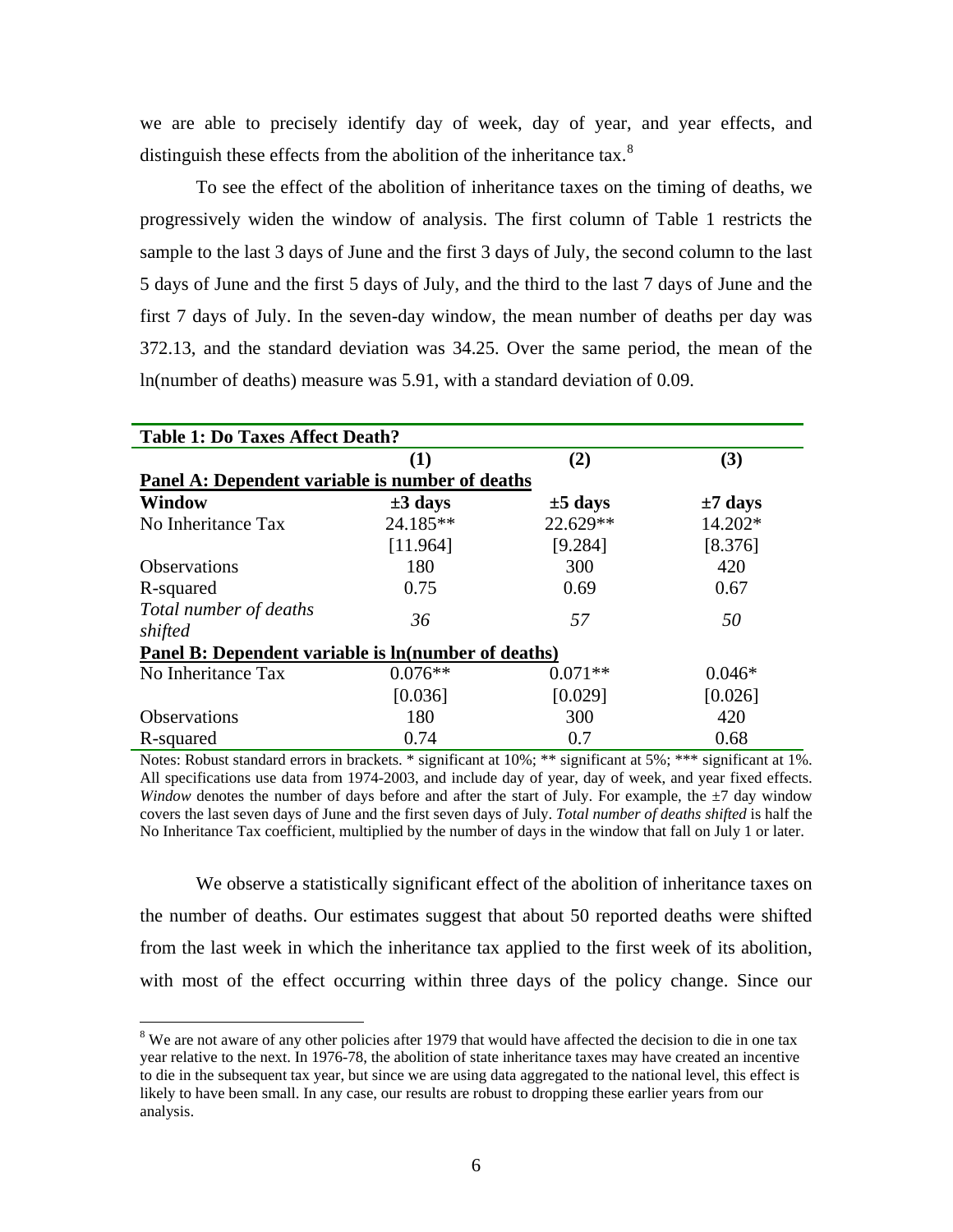analysis is based only on formal death records, we cannot reject the possibility that the effect we observe reflects misreporting of the death date, rather than changes in the actual timing of deaths.

While the effect magnitude that we observe seems small in absolute terms, it suggests that around 5 percent of all deaths occurring during that window were shifted out of the eligibility range. Since only 9 percent of all decedents paid inheritance taxes, this indicates a very high elasticity among eligibles. Dividing the effect by the share of eligibles suggests that *over half of those who would have paid the inheritance tax in its last week of operation managed to avoid doing so*.

## **4. Conclusion**

Under current United States law, the estate of an individual worth more than \$3.5 million will be taxed at a marginal rate of 45 percent if they die in the final week of December 2009, but untaxed if they die in the first week of January 2010. Our results from the abolition of inheritance taxes in Australia suggest that a significant number of US taxpayers who would face the estate tax if they died in the last week of 2009 may well shift their reported death date to the first week of 2010. Even the super-rich cannot cheat death forever, but some may be able to stay alive long enough to avoid the estate tax.